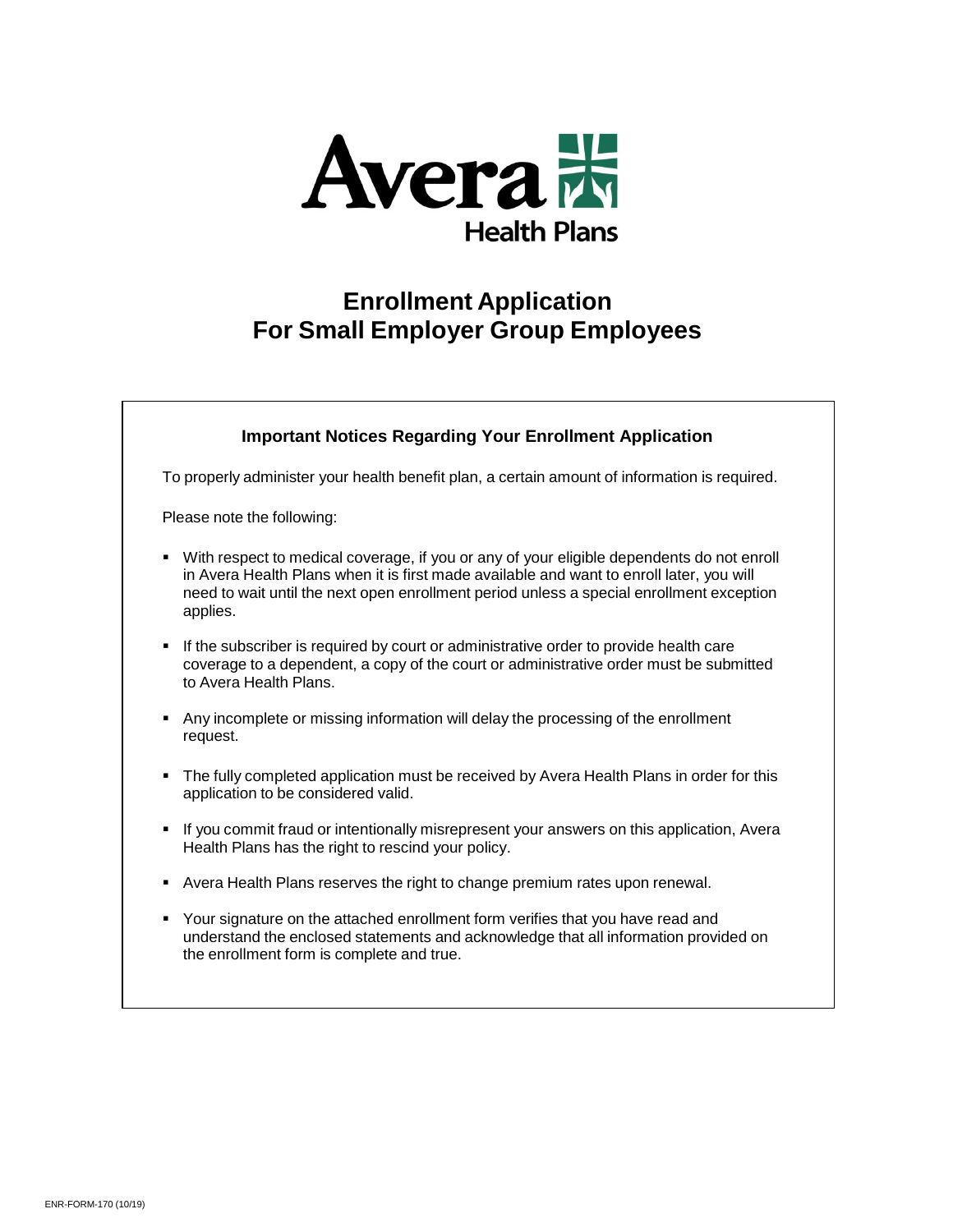

Sioux Falls, SD 57108-221 Phone: 605-322-4545 Fax: 605-322-4689 Toll Free: 1-888-322-2115 **[AveraHealthPlans.com](http://www.averahealthplans.com/)**

# **ENROLLMENT APPLICATION** 5300 S. Broadband Ln. **For Small Employer Groups**

| <b>MUST BE COMPLETED BY EMPLOYER</b>                  |
|-------------------------------------------------------|
|                                                       |
|                                                       |
|                                                       |
|                                                       |
|                                                       |
|                                                       |
|                                                       |
| □ Add Newly Acquired Dependent(s) ___________________ |
|                                                       |
|                                                       |
|                                                       |

# **SUBSCRIBER INFORMATION**

| Initial                          | Social Security Number (not used on ID cards) | Subscriber Last Name                              |              | <b>First Name</b> | Middle                               |
|----------------------------------|-----------------------------------------------|---------------------------------------------------|--------------|-------------------|--------------------------------------|
| <b>Street or Mailing Address</b> |                                               | City                                              | <b>State</b> | <b>ZIP</b>        | County                               |
| Home Phone                       | Work Phone<br>Gender: □ Male or □ Female      | Email Address<br>$\Box$ Married<br>Status: Single |              | Separated         | Primary Care Physician<br>□ Divorced |
| Date of Birth<br>Date of Hire    | □ Hourly or □ Salary                          |                                                   |              |                   |                                      |

### **PLAN SELECTION Availability based on your employer's selection.**

Benefit Plan Selection (for multiple options)

### FAMILY INFORMATION Complete for covered dependents only. (If more space is needed, attach an additional sheet of paper, sign and date it.)

| Legal Last Name, First Name, Middle Initial | Gender<br>(M/F) | Relationship* | <b>Birth Date</b><br>(Mo/Dy/Year) | Social Security Number | Medicare Disabled<br>Dependent? |    |
|---------------------------------------------|-----------------|---------------|-----------------------------------|------------------------|---------------------------------|----|
| 02 Spouse                                   |                 | Spouse        |                                   |                        | Yes                             | No |
| 03 Child                                    |                 |               |                                   |                        | Yes                             | No |
| 04 Child                                    |                 |               |                                   |                        | Yes                             | No |
| 05 Child                                    |                 |               |                                   |                        | Yes                             | No |
| 06 Child                                    |                 |               |                                   |                        | Yes                             | No |

\*Eligible dependents are defined only as married spouse and natural dependent children, stepchildren, adopted children or children under legal custody who are within the limiting age. NOTE: If you have adult children are between the ages of 19 and 26 and have access to employer-sponsored health coverage, please notify your employer.

#### **INSURANCE WAIVER SECTION**

If you are declining enrollment for yourself or your dependents (including your spouse) because of other health insurance coverage, you may in the future be able to enroll yourself or your dependents in this plan provided that you request enrollment within 30 days after your other coverage ends. In addition, if you have a new dependent as a result of marriage, birth, adoption or placement for adoption, you may be able to enroll your dependent(s), provided that you request enrollment within 30 days after the marriage, birth, adoption or placement for adoption.

I have been informed that an employer sponsored health benefit plan is available through my employer to my dependents and me. On behalf of myself and my dependents, I am voluntarily electing not to enroll in the health benefit plan sponsored by my employer.

#### **I am not applying for coverage because:**

□ I am covered by other employer group benefit plan (please list)

My dependents are covered by other employer group benefit plan (please list)

I am covered by an individual benefit plan (please list)

Other reason (please explain)

#### **AUTHORIZATION TO RELEASE INFORMATION TO AVERA HEALTH PLANS**

By signing this application, I authorize any consumer reporting agency, medical information bureau, insurance company, or other person having information about me or my dependents to release to Avera Health Plans or any of its designees any and all records or information pertaining to medical history, health history questions, health statement or health services rendered to me or my dependents, including drug and/or alcohol abuse information, or any information regarding responsibility for payment to Avera Health Plans for any administrative purpose.

I also authorize Avera Health Plans, its employees and agents, to disclose records and information as permitted by law to authorized persons including other insurers or reinsurers, vendors of employee insurance or cafeteria plans. Avera Health Plans may be compensated by other insurers or vendors. A copy of this authorization is as valid as the original. Unless otherwise stated or revoked by my written revocation, this authorization terminates when enrollment in Avera Health Plans terminates. This information will be used to determine eligibility for benefits, payment responsibility and utilization review. I agree to abide by the documents describing my coverage, (including but not limited to the Certificate of Coverage, Member Handbook and Summary of Benefits and Coverage, the Evidence of Coverage and Summary Plan Document) and to pay any applicable premiums, co-payments, coinsurance and deductibles. I understand that my enrollment or eligibility for benefits in Avera Health Plans is conditional upon me signing this authorization and that failure to sign may result in being denied enrollment or benefits.

| Subscriber's<br>$\sim$<br>Signature:                                                      | Date: |
|-------------------------------------------------------------------------------------------|-------|
| $\sim$ $\sim$<br>$\sim$<br>. Representative<br>Signature (Required).<br>Employer's<br>. . | Date: |

ENR-FORM-170 (10/19)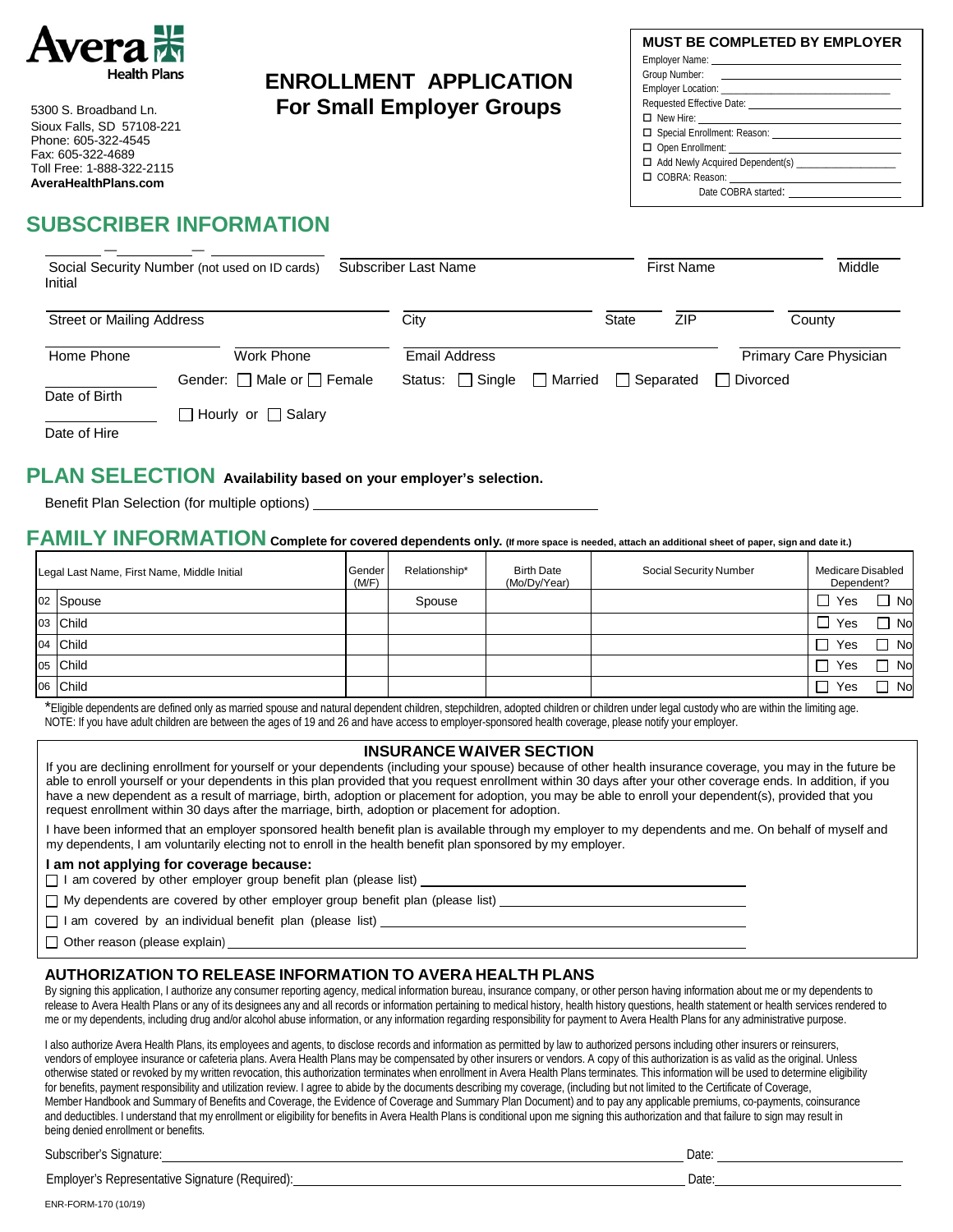**Please continue to the next page and complete the required information requested.**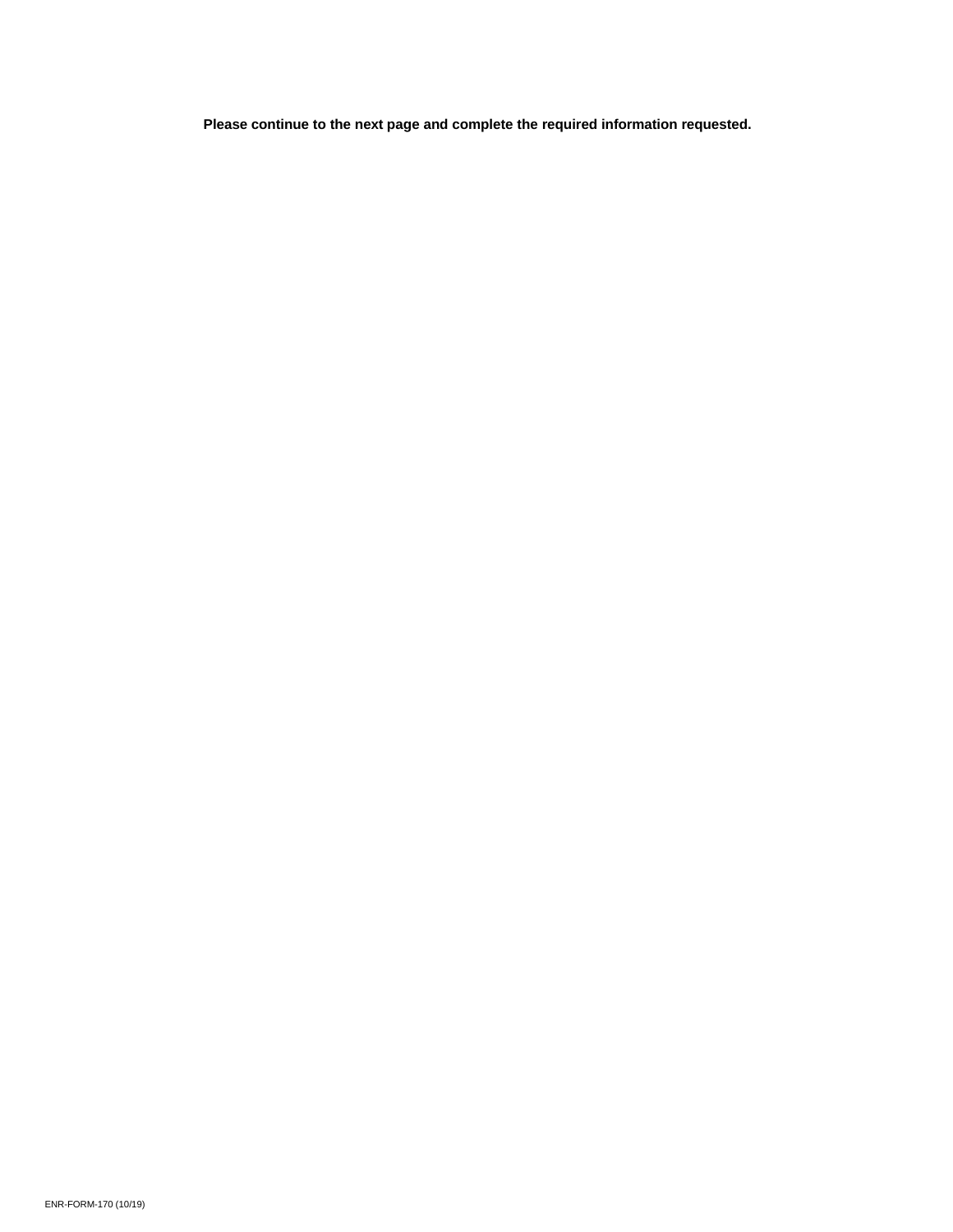### **OTHER INSURANCE INFORMATION** Applicant Name:

- 1. Have you or any of your family members recently lost coverage from another health insurance policy?
	- $\Box$  Yes  $\Box$  No If yes, you must provide the following information in the box below:
- 2. Will you or any of your family members continue to be covered by another health policy after the effective date with Avera Health Plans?

 $\Box$  Yes  $\Box$  No If yes, you must provide the following information to coordinate benefits:

| Insurance<br>Company | Insurance Company<br><b>Phone Number</b> | Covered Individual | Member/<br><b>ID Number</b> | Type of Policy<br>Group or Individual<br>(If Group, List Employer) | Effective<br>Date | Termination<br>Date |
|----------------------|------------------------------------------|--------------------|-----------------------------|--------------------------------------------------------------------|-------------------|---------------------|
|                      |                                          |                    |                             | □ Group, Employer Name:                                            |                   |                     |
|                      |                                          |                    |                             | Individual                                                         |                   |                     |
|                      |                                          |                    |                             | Group, Employer Name:                                              |                   |                     |
|                      |                                          |                    |                             | П<br>Individual                                                    |                   |                     |

## **OPTIONAL HEALTH STATEMENTS**

We offer health and wellness programs as additional benefits for our members. Your responses to the questions below assist us in providing additional benefits to you.

1. Have you or any of your family members been diagnosed with any of the following conditions:

Asthma Heart Disease Diabetes

High Blood Pressure and/or High Cholesterol  $\Box$  Pregnancy, Due Date:

2. Please provide additional details:

| Name of Person | Name of Condition | Dates and Duration of<br>Treatment | Type of Treatment | Indicate Degree of Recovery<br>$\frac{3}{4} \Box_{Full}$<br>$^+$ Half $\overline{\phantom{0}}$<br>Partial<br>┕ |
|----------------|-------------------|------------------------------------|-------------------|----------------------------------------------------------------------------------------------------------------|
|                |                   |                                    |                   | $\Box$ 100%<br>50% 75%<br>25%<br>- 1                                                                           |
|                |                   |                                    |                   | 50% 75%<br>7100%<br>7 25%                                                                                      |
|                |                   |                                    |                   | $\overline{ }$ 75%<br>$-100%$<br>7 50%<br>l 25%                                                                |

3. Would you like help in finding an in-network physician or a call regarding a specific medical condition?

| Yes $\Box$ No If yes, best time to call: | $\Box$ a.m. $\Box$ p.m. Phone Number ( |  |
|------------------------------------------|----------------------------------------|--|
|------------------------------------------|----------------------------------------|--|

# **LIFE INSURANCE BENEFICIARY SECTION (South Dakota Only)**

### **Primary Beneficiary Contingent Beneficiary**

| Name:         | Name:         |
|---------------|---------------|
| Address:      | Address:      |
| Relationship: | Relationship: |

### **ACKNOWLEDGEMENT AGREEMENT**

Your initials below verify that you have read and understand the statements provided in the application and acknowledge that all the information you are providing Avera Health Plans is complete and true.

Initial: Date:

Thank You. Upon completion of the application, please submit to your employer or agent to process your enrollment with Avera Health Plans.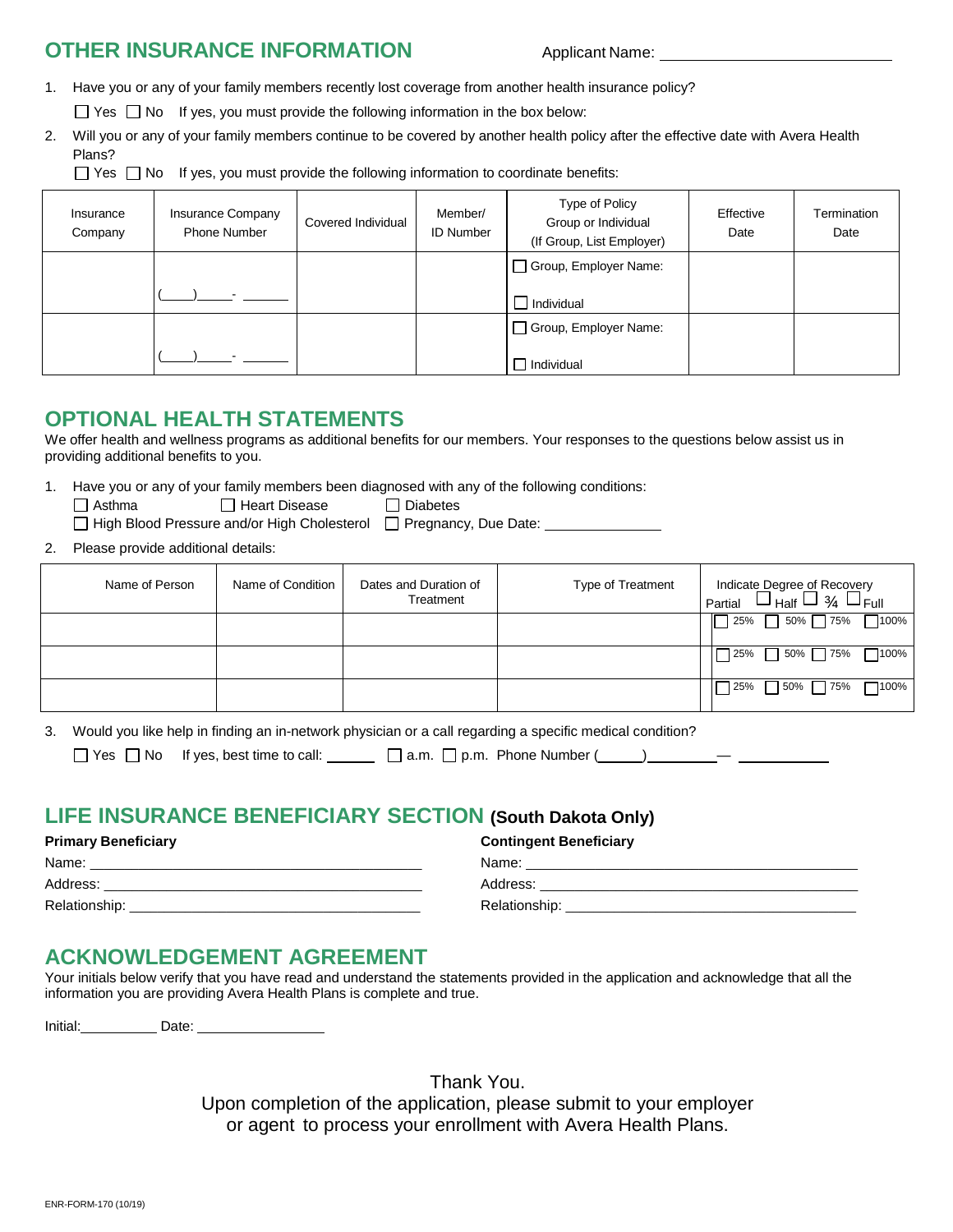